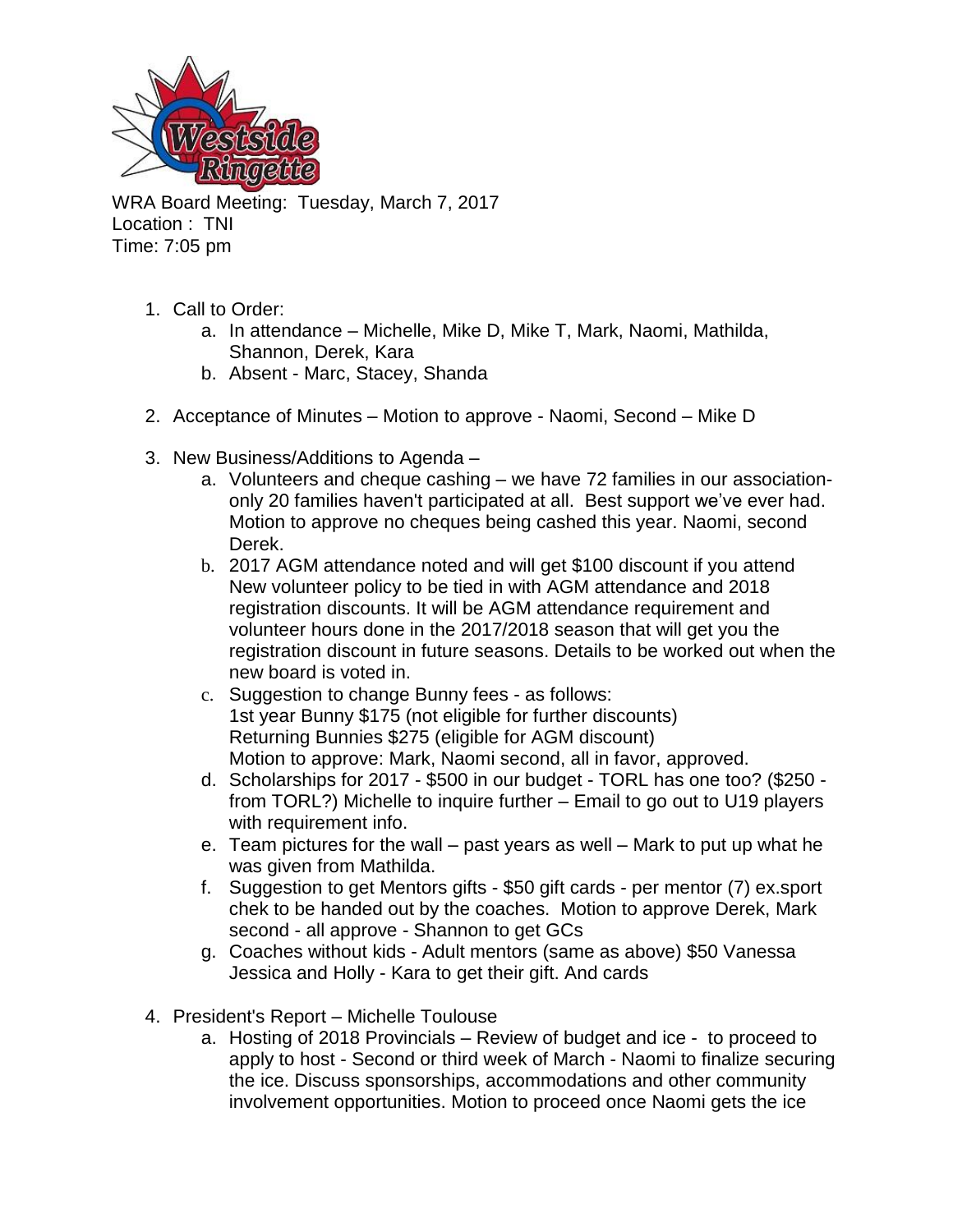from the city. Motion to approve - Mark, Second – Mathilda, all in favor approved.

- b. 2017 AGM When and Where (must be held within 30 days of FYE Mar 31/17) - April date? Something catered? Lions Hall? Need to announce 3 weeks in advance public - post on website, FB to announce - date? TBD
- c. Discount for attendees only again?? Kara/Mike how was that to implement last year? Went well. Will do again - need to have some rules, cannot come late and expect a discount. Must attend whole meeting. All in favor.
- d. Need to fill following positions:
	- i.  $VP-2$  yr term
		- ii. Treasurer  $-2$  yr term
	- iii. Director of Officials 1 yr term
	- iv. Director of Promotions 1 yr term
	- v. Registrar 1 yr term
	- vi. Director of Equipment 1 yr term
	- vii. Director of Sport Development 2 yr term
	- viii. Director of Coaching 2 yr term?
	- ix. Ice Scheduler  $-2$  yr term
	- x. Directors at Large  $-1$  @ 2 yr term, 2 @ 1 yr term (parent liaison, manage the manager)
- 5. VP's Report Marc Beliveau
	- a. Absent
- 6. Treasurer's Report Mike Dyck
	- a. Review of report left over monies can put into provincial budget if we end up hosting.
	- b. Transfer some monies into Jersey reserve fund
	- c. AGM free registration \$525 donated for the draw.
	- d. Discuss lowering registration fees.
- 7. Director of Officials Vacant
- 8. Director of Promotions Stacey Beliveau absent
- 9. Registrar Kara Dyck
	- a. Need to remove payment plan on Karelo. It doesn't work well, causes glitches in the system – Karleo cannot adjust this for us. Will consider taking cheques for those looking for payment plans – decide on an as requested basis only. Regardless first payment must be made through Karelo to submit registered player. Mike to look into options to make this work? Also, must post - your player cannot come on the ice until a payment has been made.
- 10.Director of Equipment *–* Mark
	- a. Need new cones for coaches bags